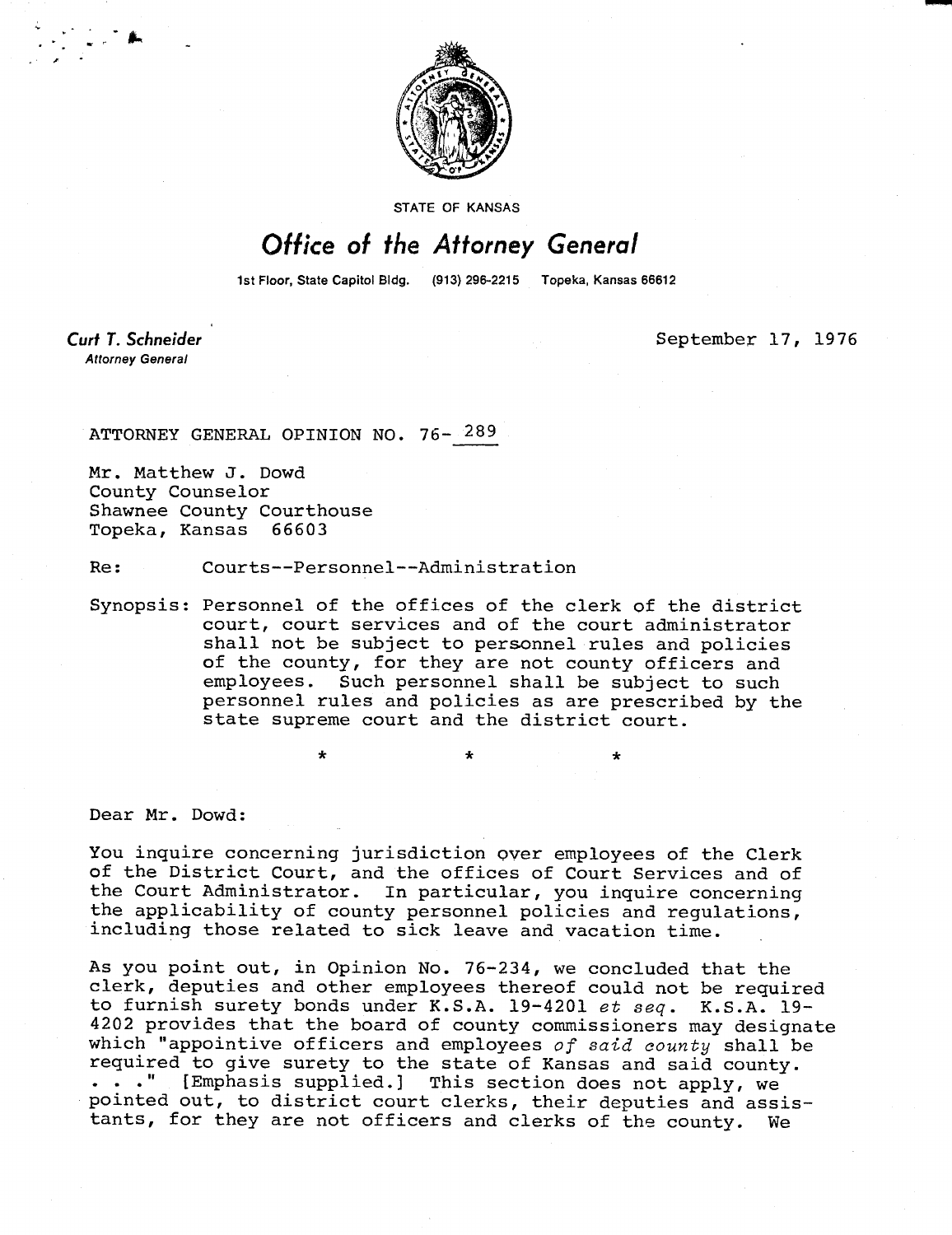Mr. Matthew J. Dowd Page Two September 17, 1976

noted that they are "officers and employees of the district courts, which are not entitites or instrumentalities of the county."

Ch. 146, § 31, L. 1976, provides for the appointment of clerks and allied personnel:

> "[F]rom and after January 10, 1977, the administrative judge of each judicial district shall appoint a chief clerk of the district court of such judicial district. In judicial districts consisting of more than one county, the administrative judge shall also appoint a clerk of the district court in each of the counties within such district. The administrative judge also shall appoint such deputies, assistants and other clerical personnel as may be necessary to perform the duties of the office of clerk of the district court in each county within the judicial<br>district. The chief clerk and other cle: The chief clerk and other clerks of the district court and such deputies, assistants and other clerical personnel shall have such qualifications as are prescribed for such offices by statute, rule of the district court and rule of the supreme court."

Court administrators are appointed by the district courts, and act under their supervision and direction. Their compensation shall be that fixed by rule of the Supreme Court, payable from the state, or that fixed by the district court, payable by the county. Qualifications for the position shall be those fixed by rule of the Supreme Court. Ch. 146, § 32, L. 1976.

Bailiffs, court reporters, secretaries, parole and probation officers and other clerical and nonjudicial personnel shall likewise be appointed by the district courts. Their qualifications are those prescribed by law or rule of the Supreme Court. Their compensation is fixed by the court, but payable by the county. (Section 31 is curiously silent as to the fixing of compensation of the clerk, and deputies, assistants and clerical personnel of that office.)

Thus, although the county must fund the budget for payment of salaries of most of the personnel of the district court, the county does not appoint or employ them, prescribe their qualifications, or exercise any of the rights and prerogatives of an employer.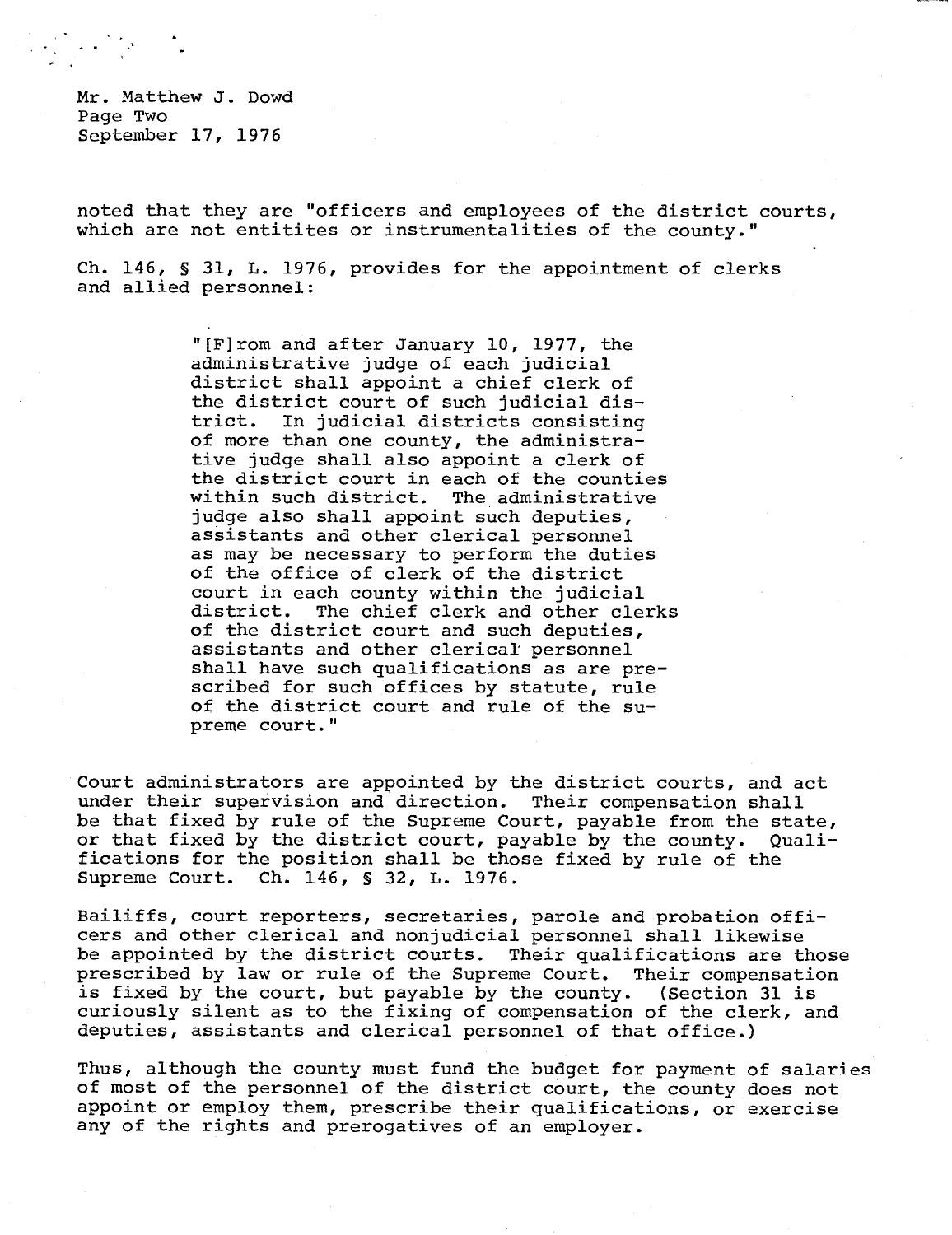Mr. Matthew J. Dowd Page Three September 17, 1976

Moreover, supervision of all nonjudicial personnel of the courts<br>is vested in the district courts and in the Supreme Court. Parais vested in the district courts and in the Supreme Court. mount authority lies with the Supreme Court, pursuant to K.S.A. 20-101, as amended by ch. 146, § 1, L. 1976:

> "As provided by section 1 of article 3 of the Kansas Constitution, the supreme court shall have general administrative authority over all courts in this state . . . . The chief justice shall have the responsibility for executing and implementing the administrative rules and policies of the supreme court, including supervision of the personnel and financial affairs of the court system, and delegate such of this responsibility and authority . . . as may be necessary . . . ." [Emphasis supplied.]

In addition, the district courts may promulgate such rules "as may be necessary for the administrative operations of such court," and "to facilitate the regulation and supervision of the nonjudicial personnel thereof." Ch. 146, § 30, L. 1976.

Clearly, the district courts are part of a state system. Article 3, § 1 of the Kansas Constitution provides in pertinent part thus:

> "The judicial power of this state shall be vested exclusively in one court of justice, which shall be divided into one supreme court, district courts, and such other courts as are provided by law . . . . The supreme court shall have general administrative authority over all courts in this state."

Thus, effective January 10, 1977, all personnel of the Shawnee County District Court are subject to the personnel rules and policies which are prescribed by the Supreme Court and the District Court. The employees described above are thus no longer subject to the personnel regulations of the county, including those prescribing sick leave, annual leave, and like incidents of employment. No exercise of the legislative or administrative home rule powers of the county under K.S.A. 19-101a may be applicable to such personnel, for this provision